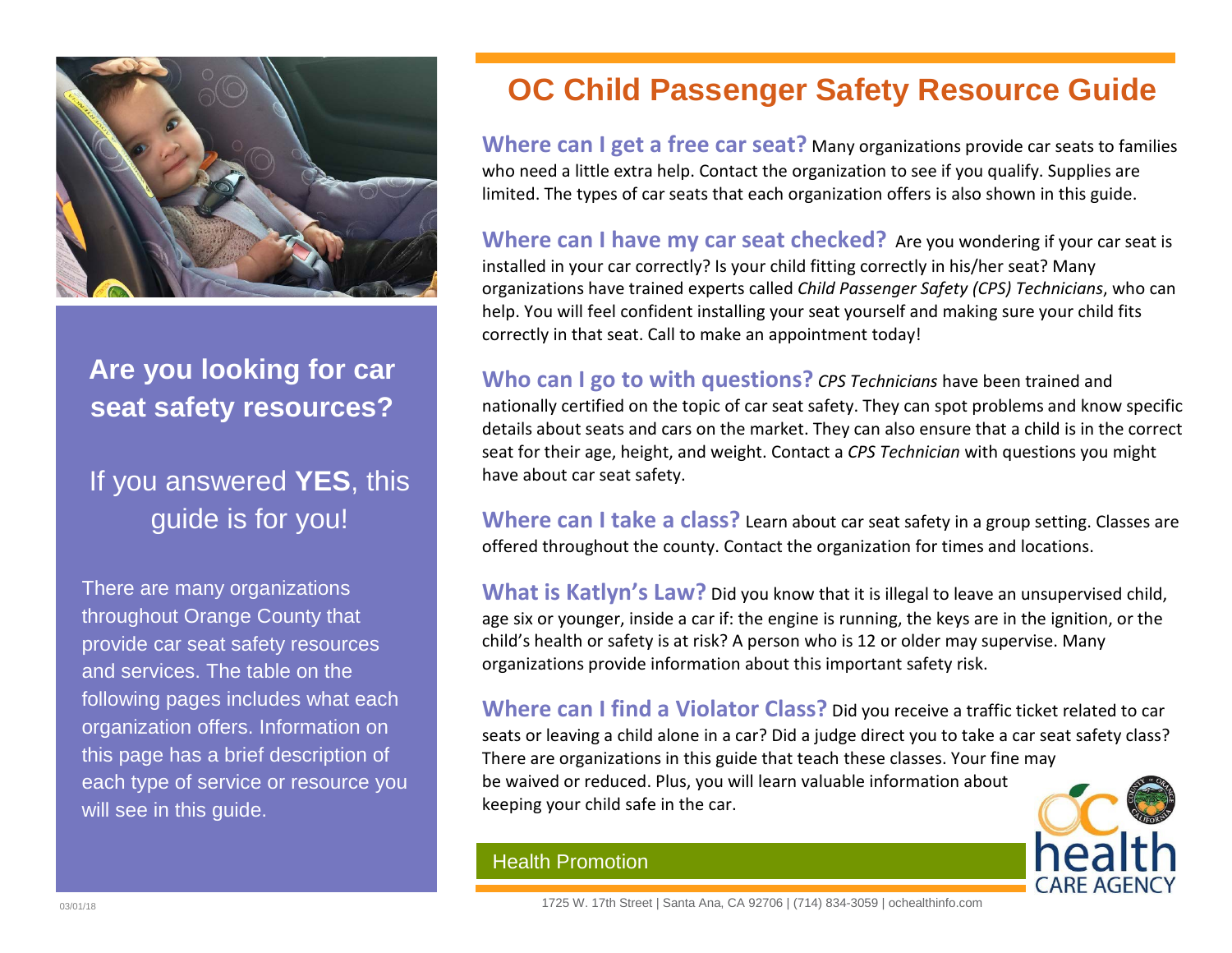

### **Orange County Child Passenger Safety Resource Guide**

\*No Cost or Low Cost Seats – Low income requirements apply. While supplies last. \*\*Car seat inspections – appointments are required in most cases. Call for more information.

|                                                                                                                                                                                                        |                                             | No Cost                                                      |             |             |                               | Car seats provided:  |                    |                                  |                                                     |                                                       |                            |                                                         |                  |                      |
|--------------------------------------------------------------------------------------------------------------------------------------------------------------------------------------------------------|---------------------------------------------|--------------------------------------------------------------|-------------|-------------|-------------------------------|----------------------|--------------------|----------------------------------|-----------------------------------------------------|-------------------------------------------------------|----------------------------|---------------------------------------------------------|------------------|----------------------|
| <b>Organization/Contact Info</b>                                                                                                                                                                       | Area<br><b>Served</b>                       | or Low<br>Cost<br>Seats*                                     | Infant Seat | Convertible | <b>Combination</b><br>Booster | High Back<br>Booster | No Back<br>Booster | <b>Car Seat</b><br>Inspections** | Certified<br><b>CPS</b><br>Tech. on<br><b>Staff</b> | Child<br>Passenger<br><b>Safety</b><br><b>Classes</b> | Violator<br><b>Classes</b> | Child<br>Passenger<br><b>Safety</b><br><b>Materials</b> | Kaitlyn's<br>Law | Languages            |
| <b>Anaheim Police Department</b><br>$(714)$ 345-3493                                                                                                                                                   | Orange<br>County                            | Exchanged<br>if needed at<br>car seat<br>inspections<br>only |             | $\sqrt{ }$  |                               | $\sqrt{ }$           | $\sqrt{ }$         | $\sqrt{ }$                       | $\sqrt{ }$                                          | $\sqrt{ }$                                            |                            | $\sqrt{ }$                                              | $\sqrt{ }$       | English /<br>Spanish |
| <b>Automobile Club of</b><br><b>Southern CA</b><br><b>Community Affairs and</b><br><b>Traffic Safety</b><br>Monica Pelaez<br>$(714) 885 - 2300$<br>Publicaffairs4@aaa-calif.com<br>aaa.com/childsafety | Southern<br>California                      | <b>Not</b><br>Available                                      |             |             |                               |                      |                    |                                  | $\sqrt{ }$                                          | $\sqrt{ }$                                            |                            | $\sqrt{}$                                               | $\sqrt{ }$       | English /<br>Spanish |
| <b>California Highway Patrol</b><br>San Juan Capistrano<br>$(949)$ 487-4000<br>www.chp.ca.gov                                                                                                          | Must live<br>in South<br>Orange<br>County   | Exchange<br>expired car<br>seat at no<br>cost                |             | $\sqrt{ }$  | $\sqrt{}$                     | $\sqrt{ }$           | $\sqrt{ }$         | $\sqrt{ }$                       | $\sqrt{ }$                                          | $\sqrt{ }$                                            | $\sqrt{ }$                 | $\sqrt{}$                                               | $\sqrt{ }$       | English /<br>Spanish |
| <b>California Highway Patrol</b><br>Santa Ana<br>Darcelle Crystal<br>$(714)$ 567-6000<br>www.chp.ca.gov                                                                                                | Must live<br>in Central<br>Orange<br>County | Exchange<br>expired car<br>seat at no<br>cost                |             | $\sqrt{ }$  |                               | $\sqrt{ }$           | $\sqrt{ }$         | $\sqrt{ }$                       | $\sqrt{ }$                                          | $\sqrt{ }$                                            | $\sqrt{ }$                 | $\sqrt{}$                                               | $\sqrt{ }$       | English /<br>Spanish |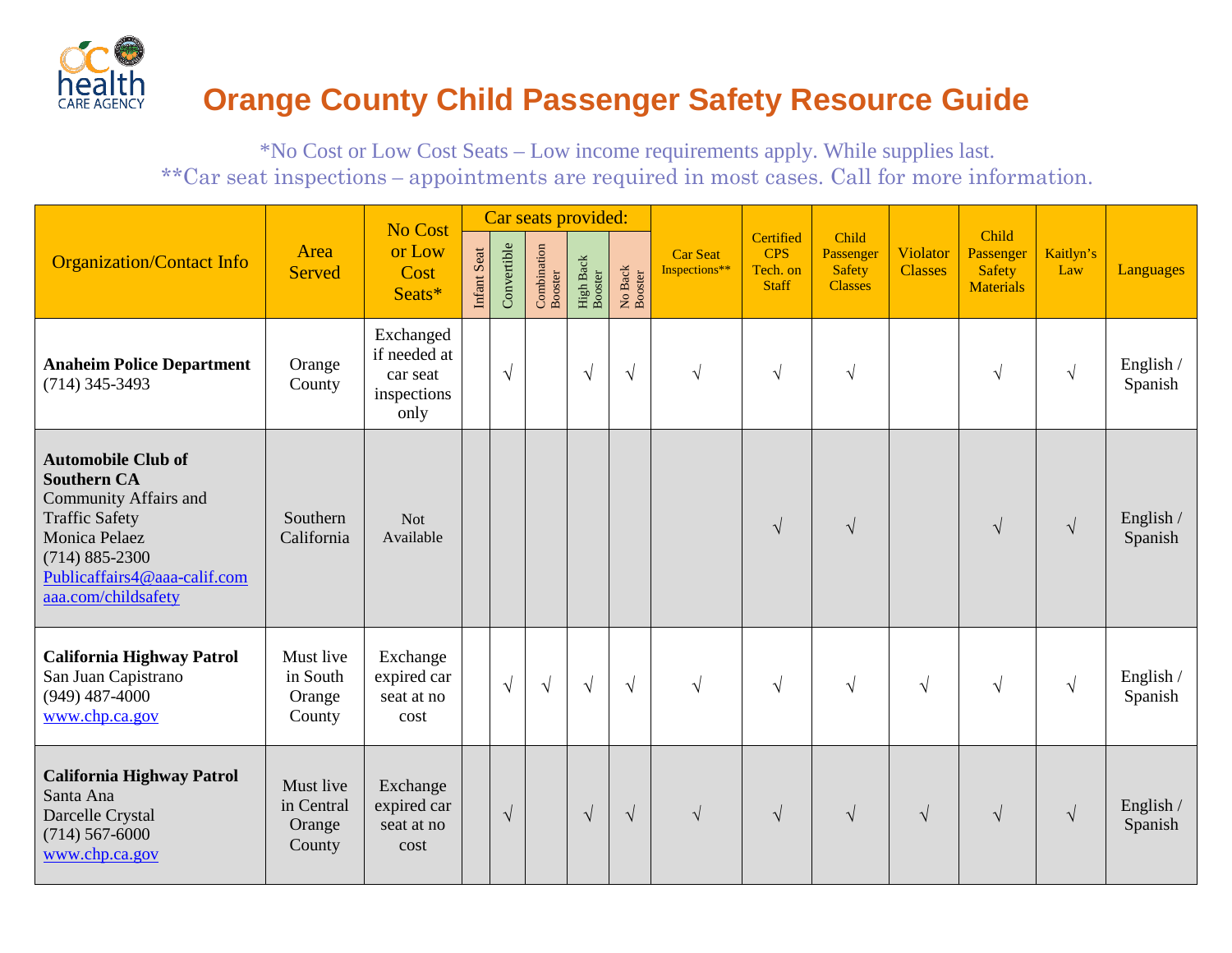|                                                                                                                                               |                                 | <b>No Cost</b>                                |             |             |                        | Car seats provided:                   |                    |                                               |                                                     |                                                       |                            |                                                         |                  |                      |
|-----------------------------------------------------------------------------------------------------------------------------------------------|---------------------------------|-----------------------------------------------|-------------|-------------|------------------------|---------------------------------------|--------------------|-----------------------------------------------|-----------------------------------------------------|-------------------------------------------------------|----------------------------|---------------------------------------------------------|------------------|----------------------|
| <b>Organization/Contact Info</b>                                                                                                              | Area<br><b>Served</b>           | or Low<br>Cost<br>Seats*                      | Infant Seat | Convertible | Combination<br>Booster | ${\rm High \, Back} \\ {\rm Booster}$ | No Back<br>Booster | <b>Car Seat</b><br>Inspections**              | Certified<br><b>CPS</b><br>Tech. on<br><b>Staff</b> | Child<br>Passenger<br><b>Safety</b><br><b>Classes</b> | Violator<br><b>Classes</b> | Child<br>Passenger<br><b>Safety</b><br><b>Materials</b> | Kaitlyn's<br>Law | Languages            |
| <b>California Highway Patrol</b><br>Westminster<br>Maria Mendez<br>$(714)$ 892-4426<br>www.chp.ca.gov                                         | Orange<br>County                | Exchange<br>expired car<br>seat at no<br>cost |             | $\sqrt{ }$  | $\sqrt{ }$             | $\sqrt{ }$                            | $\sqrt{ }$         | $\sqrt{ }$                                    | $\sqrt{ }$                                          | $\sqrt{ }$                                            | $\sqrt{ }$                 | $\sqrt{ }$                                              | $\sqrt{ }$       | English /<br>Spanish |
| <b>Care Ambulance</b><br>Lisa Carrillo<br>$(714)$ 289-7929<br>elizabethc@careambulance.net<br>www.Careambulance.net                           | Orange<br>County                | <b>Not</b><br>Available                       |             |             |                        |                                       |                    | $\sqrt{ }$                                    | $\sqrt{ }$                                          |                                                       |                            | $\sqrt{}$                                               | $\sqrt{ }$       | English /<br>Spanish |
| <b>Children's Hospital of</b><br><b>Orange County</b><br>(714) 509-8887 Community<br>Education<br>www.choc.org/community-<br>education        | <b>CHOC</b><br>Patients<br>only | Low Cost<br><b>CHOC</b><br>patients<br>only   |             | $\sqrt{ }$  | $\sqrt{ }$             | $\sqrt{}$                             | $\sqrt{ }$         | $\sqrt{ }$<br><b>CHOC</b><br>patients<br>only | $\sqrt{ }$                                          |                                                       |                            | $\sqrt{ }$                                              | $\sqrt{ }$       | English /<br>Spanish |
| <b>Clinic in the Park</b><br><b>Orange County Great Park</b><br>$(949)$ 385-3067<br>info@clinicinthepark.org<br>www.clinicinthepark.org       | Orange<br>County                | No cost                                       |             |             |                        |                                       | $\sqrt{ }$         |                                               |                                                     |                                                       |                            | $\sqrt{}$                                               |                  | English /<br>Spanish |
| <b>Costa Mesa Fire Department</b><br><b>Brenda Emmerick</b><br>$(714)$ 327-7406<br>brenda.emrick@costamesaca.g<br>$ov$<br>www.costamesaca.gov | Orange<br>County                | <b>Not</b><br>Available                       |             |             |                        |                                       |                    |                                               | $\sqrt{ }$                                          | $\sqrt{ }$                                            |                            | $\sqrt{}$                                               |                  | English              |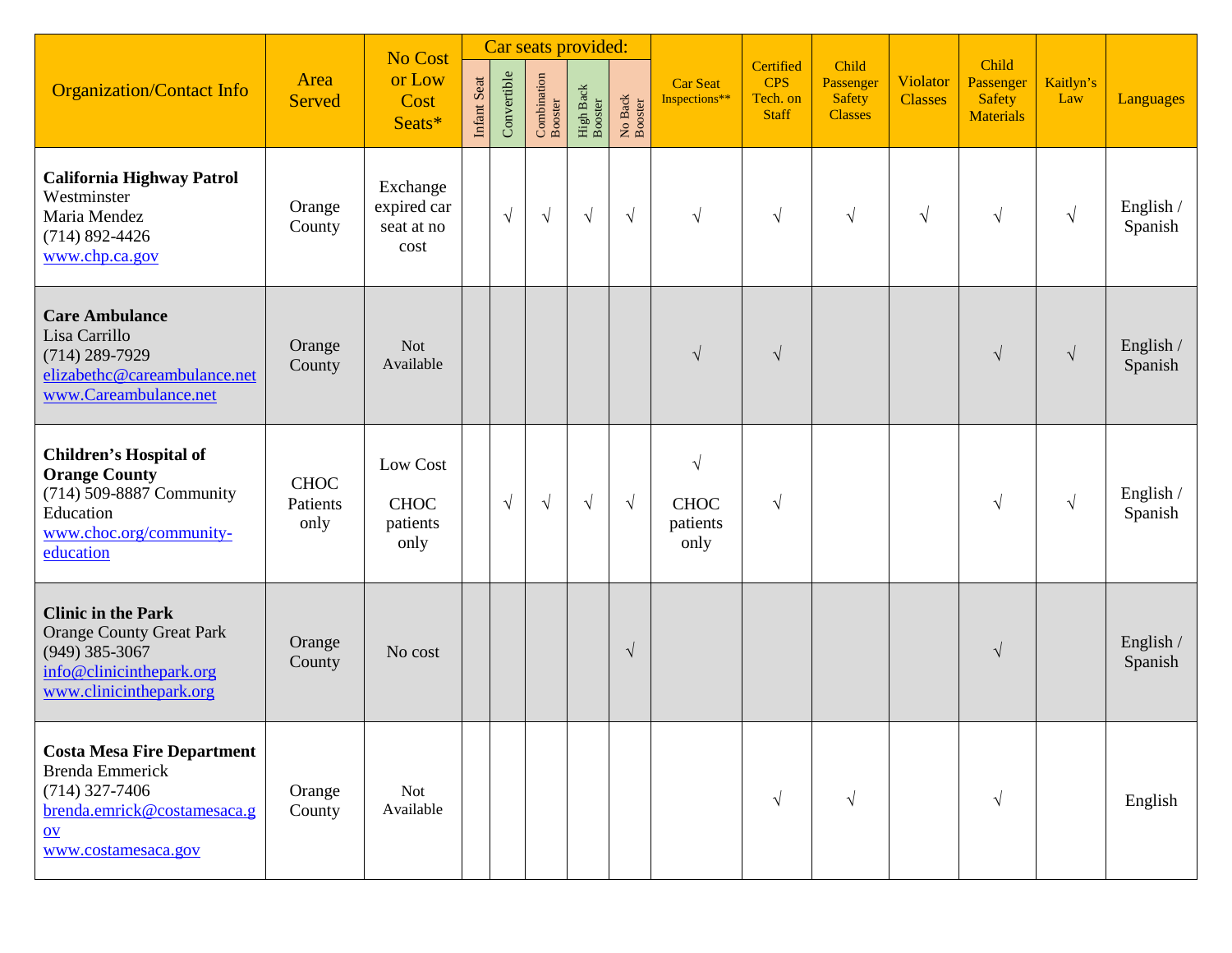|                                                                                                                                                                                                                                                                                                 |                                 | No Cost                  |             |             |                        | Car seats provided:  |                    |                                  |                                                     |                                                       |                            | Child                                          |                  |                                            |
|-------------------------------------------------------------------------------------------------------------------------------------------------------------------------------------------------------------------------------------------------------------------------------------------------|---------------------------------|--------------------------|-------------|-------------|------------------------|----------------------|--------------------|----------------------------------|-----------------------------------------------------|-------------------------------------------------------|----------------------------|------------------------------------------------|------------------|--------------------------------------------|
| <b>Organization/Contact Info</b>                                                                                                                                                                                                                                                                | Area<br><b>Served</b>           | or Low<br>Cost<br>Seats* | Infant Seat | Convertible | Combination<br>Booster | High Back<br>Booster | No Back<br>Booster | <b>Car Seat</b><br>Inspections** | Certified<br><b>CPS</b><br>Tech. on<br><b>Staff</b> | Child<br>Passenger<br><b>Safety</b><br><b>Classes</b> | Violator<br><b>Classes</b> | Passenger<br><b>Safety</b><br><b>Materials</b> | Kaitlyn's<br>Law | Languages                                  |
| <b>Garden Grove Police</b><br><b>Department</b><br>Kris Backouris, Kelly Huynh<br>(714) 741-5761-English<br>(714) 741-5762-Spanish<br>(714) 741-5763-Vietnamese<br>(714) 741-5592-Korean<br>kellyh@ci.garden-grove.ca.us<br>krisb@ci.garden-grove.ca.us<br>www.ci.garden-<br>grove.ca.us/police | Must live<br>in Garden<br>Grove | No Cost                  | $\sqrt{ }$  | $\sqrt{ }$  | $\sqrt{}$              | $\sqrt{ }$           | $\sqrt{ }$         | $\sqrt{}$                        | $\sqrt{ }$                                          | $\sqrt{ }$                                            |                            | $\sqrt{ }$                                     | $\sqrt{ }$       | English<br>Spanish<br>Vietnamese<br>Korean |
| <b>Irvine Police Department</b><br>Jodi Rahn<br>(949) 724-7212 ext. 2047<br>jrahn@cityofirvine.org<br>www.cityofirvine.org/irvine-<br>police-department                                                                                                                                         | Orange<br>County                | Not<br>Available         |             |             |                        |                      |                    | $\sqrt{ }$                       | $\sqrt{ }$                                          |                                                       |                            | $\sqrt{}$                                      |                  | English                                    |
| <b>Laguna Beach Police</b><br><b>Department</b><br>Debi Jensen<br>$(949)$ 497-0396<br>djensen@lagunabeachcity.net<br>Natasha Hernandez<br>$(949)$ 497-0701<br>nhernandez@lagunabeachcity.<br>net<br>www.lagunabeachcity.net/city<br>hall/police                                                 | Must live<br>in Laguna<br>Beach | <b>Not</b><br>Available  |             |             |                        |                      |                    | $\sqrt{ }$                       | $\sqrt{ }$                                          |                                                       |                            | $\sqrt{ }$                                     | $\sqrt{ }$       | English /<br>Spanish                       |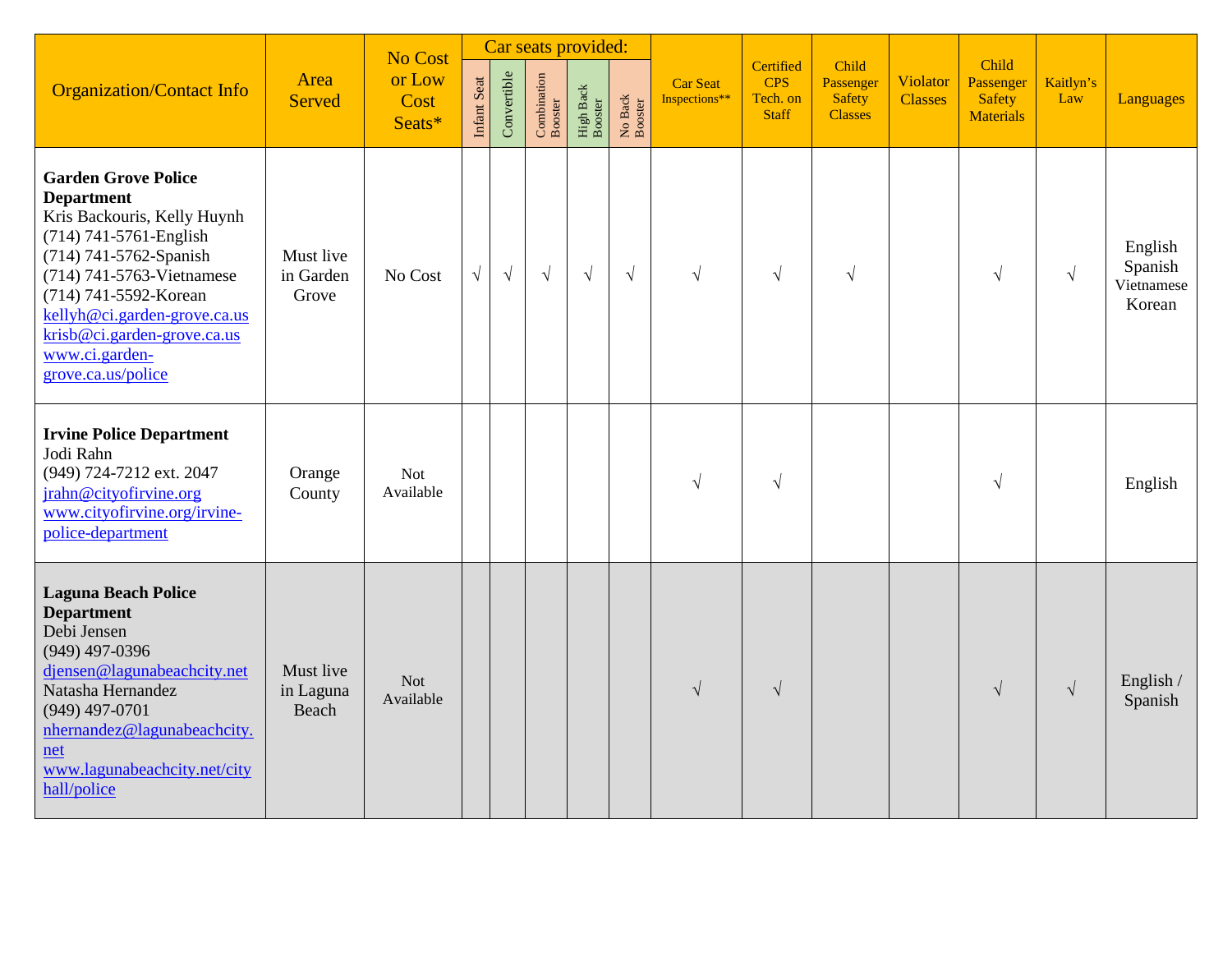|                                                                                                                                                                                                                                                       |                                                          | No Cost                  |             |             | Car seats provided:    |                      |                    |                                  |                                                     |                                                |                            |                                                         |                  |                         |
|-------------------------------------------------------------------------------------------------------------------------------------------------------------------------------------------------------------------------------------------------------|----------------------------------------------------------|--------------------------|-------------|-------------|------------------------|----------------------|--------------------|----------------------------------|-----------------------------------------------------|------------------------------------------------|----------------------------|---------------------------------------------------------|------------------|-------------------------|
| <b>Organization/Contact Info</b>                                                                                                                                                                                                                      | Area<br><b>Served</b>                                    | or Low<br>Cost<br>Seats* | Infant Seat | Convertible | Combination<br>Booster | High Back<br>Booster | No Back<br>Booster | <b>Car Seat</b><br>Inspections** | Certified<br><b>CPS</b><br>Tech. on<br><b>Staff</b> | Child<br>Passenger<br>Safety<br><b>Classes</b> | Violator<br><b>Classes</b> | Child<br>Passenger<br><b>Safety</b><br><b>Materials</b> | Kaitlyn's<br>Law | Languages               |
| <b>Latino Health Access</b><br>Rubi Gonzales<br>(714) 542-7792 xt-1018<br>rgonzalez@latinohealthaccess.<br>$org$<br>www.latinohealthaccess.org                                                                                                        | Orange<br>County                                         | <b>Not</b><br>Available  |             |             |                        |                      |                    |                                  | $\sqrt{ }$                                          |                                                |                            |                                                         |                  | English /<br>Spanish    |
| <b>Little Sports Safety</b><br>Lindsay Polic<br>$(858)$ 442-6678<br>lindsaypolic@gmail.com                                                                                                                                                            | Must live<br>in South<br>Orange<br>County                | <b>Not</b><br>Available  |             |             |                        |                      |                    | $\sqrt{ }$                       | $\sqrt{ }$                                          | $\sqrt{ }$                                     |                            | $\sqrt{ }$                                              | $\sqrt{ }$       | English                 |
| <b>NHÁN HÓA Comprehensive</b><br><b>Health Care Clinic</b><br>Helen Nguyen<br>(714) 898-8888 xt-109<br>info@nhanhoa.org<br>www.nhanhoa.org                                                                                                            | Vietnamese<br>Pregnant<br>Mothers in<br>Orange<br>County | No cost                  |             |             |                        |                      |                    | $\sqrt{ }$                       | $\sqrt{ }$                                          | $\sqrt{ }$                                     |                            | $\sqrt{}$                                               |                  | English /<br>Vietnamese |
| <b>Orange County Buckle Up</b><br>Program<br>OC Health Care Agency<br>Ana Bills<br>$(714) 834 - 5889$<br>abills@ochca.com<br>Fabian T. Mendez<br>$(714) 834 - 3059$<br>fmendez@ochca.com<br>www.ochealthinfo.com/phs/ab<br>out/promo/cdip/safety/buoc | Orange<br>County                                         | No cost                  |             | $\sqrt{}$   |                        | $\sqrt{ }$           | $\sqrt{ }$         | $\sqrt{ }$                       | $\sqrt{ }$                                          | $\sqrt{ }$                                     | $\sqrt{ }$                 | $\sqrt{ }$                                              | $\sqrt{ }$       | English /<br>Spanish    |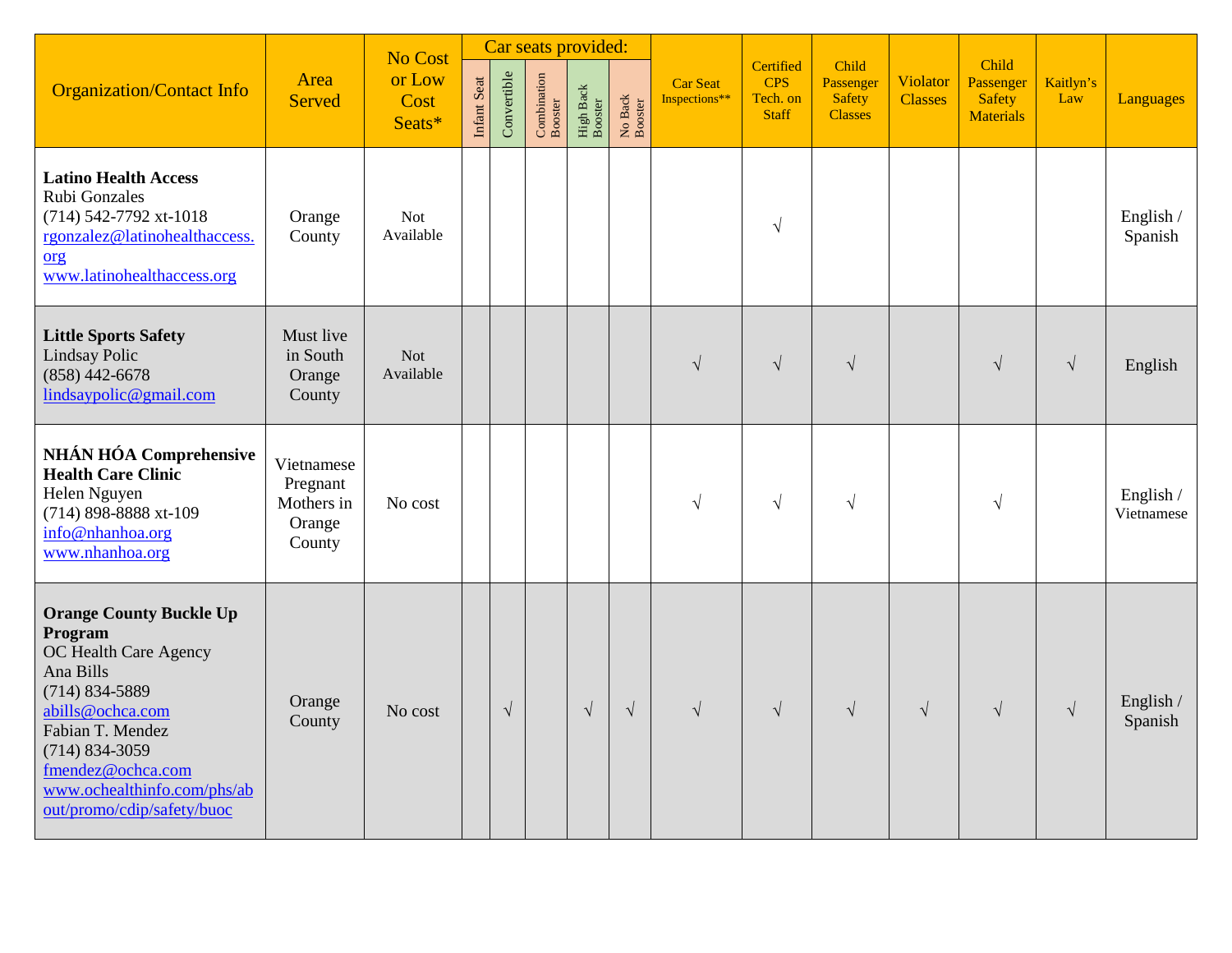| <b>Organization/Contact Info</b>                                                                                                                                      | Area<br><b>Served</b>                          | No Cost<br>or Low<br>Cost<br>Seats* | Infant Seat | Convertible | Car seats provided:<br>Combination<br>Booster | ${\rm High \, Back} \\ {\rm Booster}$ | No Back<br>Booster | <b>Car Seat</b><br>Inspections** | Certified<br><b>CPS</b><br>Tech. on<br><b>Staff</b> | Child<br>Passenger<br><b>Safety</b><br><b>Classes</b> | Violator<br><b>Classes</b> | Child<br>Passenger<br>Safety<br><b>Materials</b> | Kaitlyn's<br>Law | Languages            |
|-----------------------------------------------------------------------------------------------------------------------------------------------------------------------|------------------------------------------------|-------------------------------------|-------------|-------------|-----------------------------------------------|---------------------------------------|--------------------|----------------------------------|-----------------------------------------------------|-------------------------------------------------------|----------------------------|--------------------------------------------------|------------------|----------------------|
| <b>Orange County Sheriff's</b><br><b>Department</b><br>Dana Point<br><b>Holly Everest</b><br>$(949)$ 248-3585<br>heverest@ocsd.org                                    | Dana Point<br>and<br>surround-<br>ing<br>areas | <b>Not</b><br>Available             |             |             |                                               |                                       |                    | $\sqrt{ }$                       | $\sqrt{ }$                                          | $\sqrt{ }$                                            |                            | $\sqrt{ }$                                       |                  | English              |
| <b>Orange County Sheriff's</b><br><b>Department</b><br>Laguna Hills<br><b>Brittney Oldham</b><br>$(949)$ 707-2641<br>boldham@ocsd.org                                 | Must live<br>in Laguna<br>Hills                | Not<br>Available                    |             |             |                                               |                                       |                    | $\sqrt{ }$                       | $\sqrt{ }$                                          | $\sqrt{ }$                                            |                            | $\sqrt{ }$                                       |                  | English              |
| <b>Orange County Sheriff's</b><br><b>Department</b><br>Laguna Niguel<br>$(949)$ 362-4346<br>www.ocsd.org/patrol/lniguel                                               | Must live<br>in Laguna<br>Niguel               | <b>Not</b><br>Available             |             |             |                                               |                                       |                    | $\sqrt{}$                        | $\sqrt{ }$                                          |                                                       |                            | $\sqrt{ }$                                       |                  | English              |
| <b>Orange County Sheriff's</b><br><b>Department</b><br>San Juan Capistrano<br>Celina Corley<br>$(949)$ 443-6370<br>www.ocsd.org/patrol/sjcapistra<br>$\underline{no}$ | Must live<br>San Juan<br>Capistrano            | Not<br>Available                    |             |             |                                               |                                       |                    | $\sqrt{}$                        | $\sqrt{ }$                                          |                                                       |                            | $\sqrt{ }$                                       |                  | English /<br>Spanish |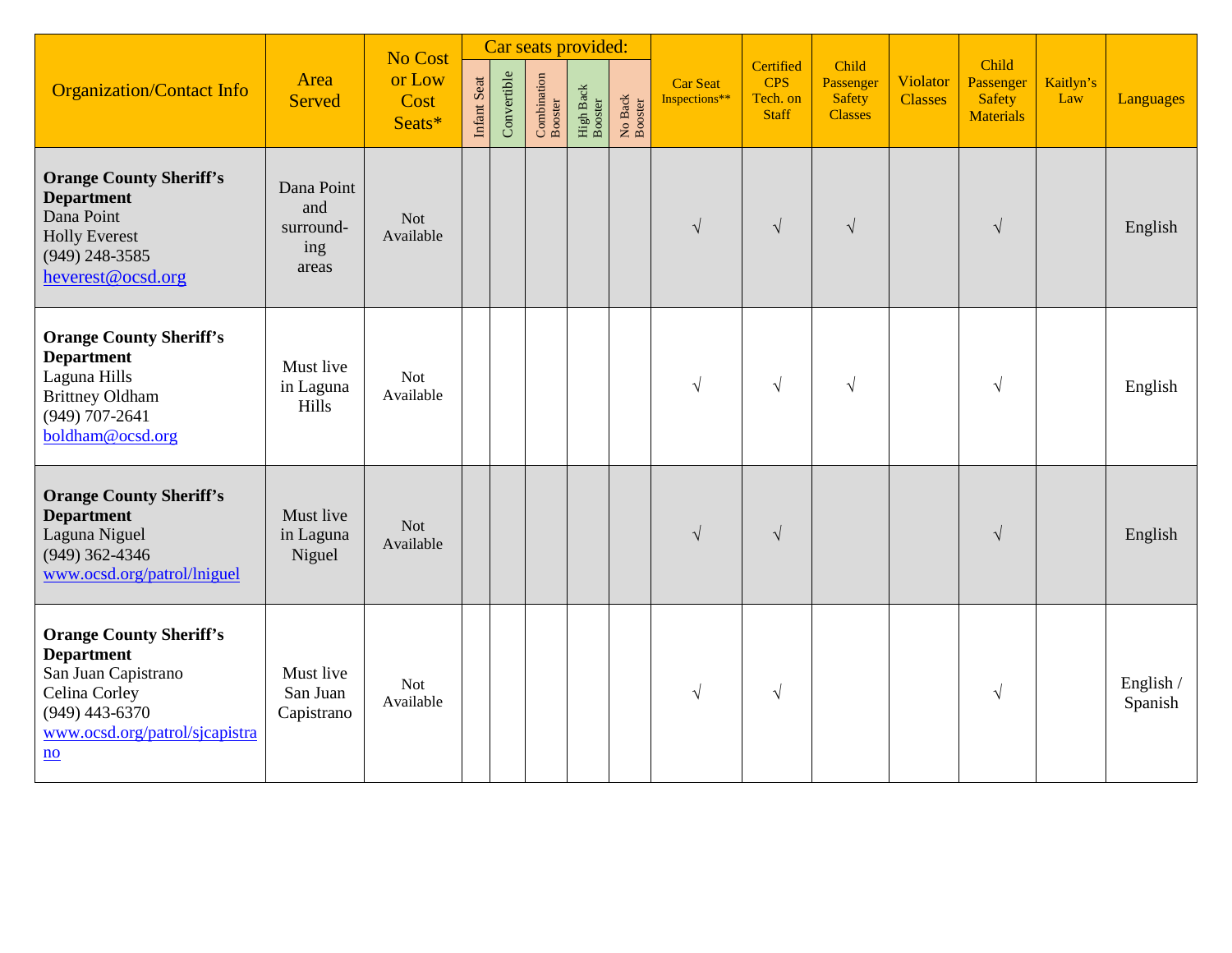|                                                                                                                                                                                                                                 |                       | No Cost                  |             |             | Car seats provided:    |                      |                    |                           |                                                     |                                                       |                            |                                                         |                  |                      |
|---------------------------------------------------------------------------------------------------------------------------------------------------------------------------------------------------------------------------------|-----------------------|--------------------------|-------------|-------------|------------------------|----------------------|--------------------|---------------------------|-----------------------------------------------------|-------------------------------------------------------|----------------------------|---------------------------------------------------------|------------------|----------------------|
| <b>Organization/Contact Info</b>                                                                                                                                                                                                | Area<br><b>Served</b> | or Low<br>Cost<br>Seats* | Infant Seat | Convertible | Combination<br>Booster | High Back<br>Booster | No Back<br>Booster | Car Seat<br>Inspections** | Certified<br><b>CPS</b><br>Tech. on<br><b>Staff</b> | Child<br>Passenger<br><b>Safety</b><br><b>Classes</b> | Violator<br><b>Classes</b> | Child<br>Passenger<br><b>Safety</b><br><b>Materials</b> | Kaitlyn's<br>Law | Languages            |
| <b>The Raise Foundation</b><br>OC Child Abuse Prevention<br>Council<br>Keri Gee Semmelman<br>(714) 884-3421 xt-104<br>info@theraisefoundation.org<br>www.theraisefoundation.org                                                 | Orange<br>County      | <b>Not</b><br>Available  |             |             |                        |                      |                    |                           |                                                     |                                                       |                            | $\sqrt{ }$                                              | $\sqrt{ }$       | English /<br>Spanish |
| <b>Safety In Motion</b><br>Erin Malone<br>www.safetyinmotion.org<br>Fee for service<br>$\bullet$<br>Home, private installation<br>$\bullet$<br>and education sessions<br>Day, evening, and<br>$\bullet$<br>weekend appointments | Orange<br>County      | <b>Not</b><br>Available  |             |             |                        |                      |                    | $\sqrt{ }$                | $\sqrt{ }$                                          | $\sqrt{ }$                                            |                            | $\sqrt{ }$                                              | $\sqrt{ }$       | English              |
| <b>Santa Ana Police</b><br><b>Department</b><br>Melissa Ortega<br>$(714)$ 245-8508<br>mortega@santa-ana.org<br>Gabriela Laufer<br>$(714)$ 245-8711<br>glaufer@santa-ana.org<br>www.ci.santa-ana.ca.us/pd                        | Orange<br>County      | <b>Not</b><br>Available  |             |             |                        |                      |                    | $\sqrt{ }$                | $\sqrt{ }$                                          | $\sqrt{ }$                                            |                            | $\sqrt{ }$                                              | $\sqrt{ }$       | English /<br>Spanish |